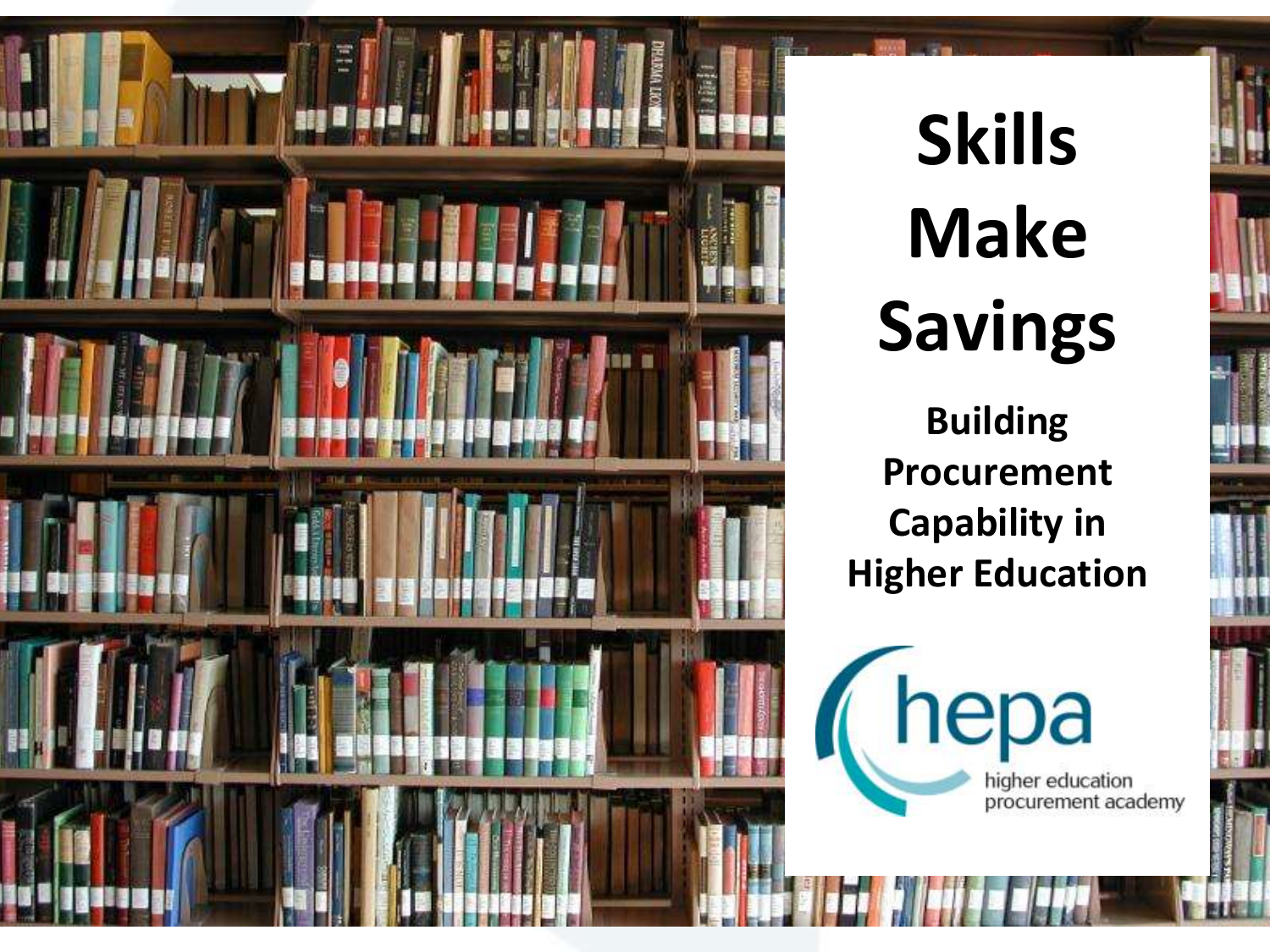## **In 2011-12, income for English HEIs fell in real terms for the 1st time since HEFCE records began**



procurement academy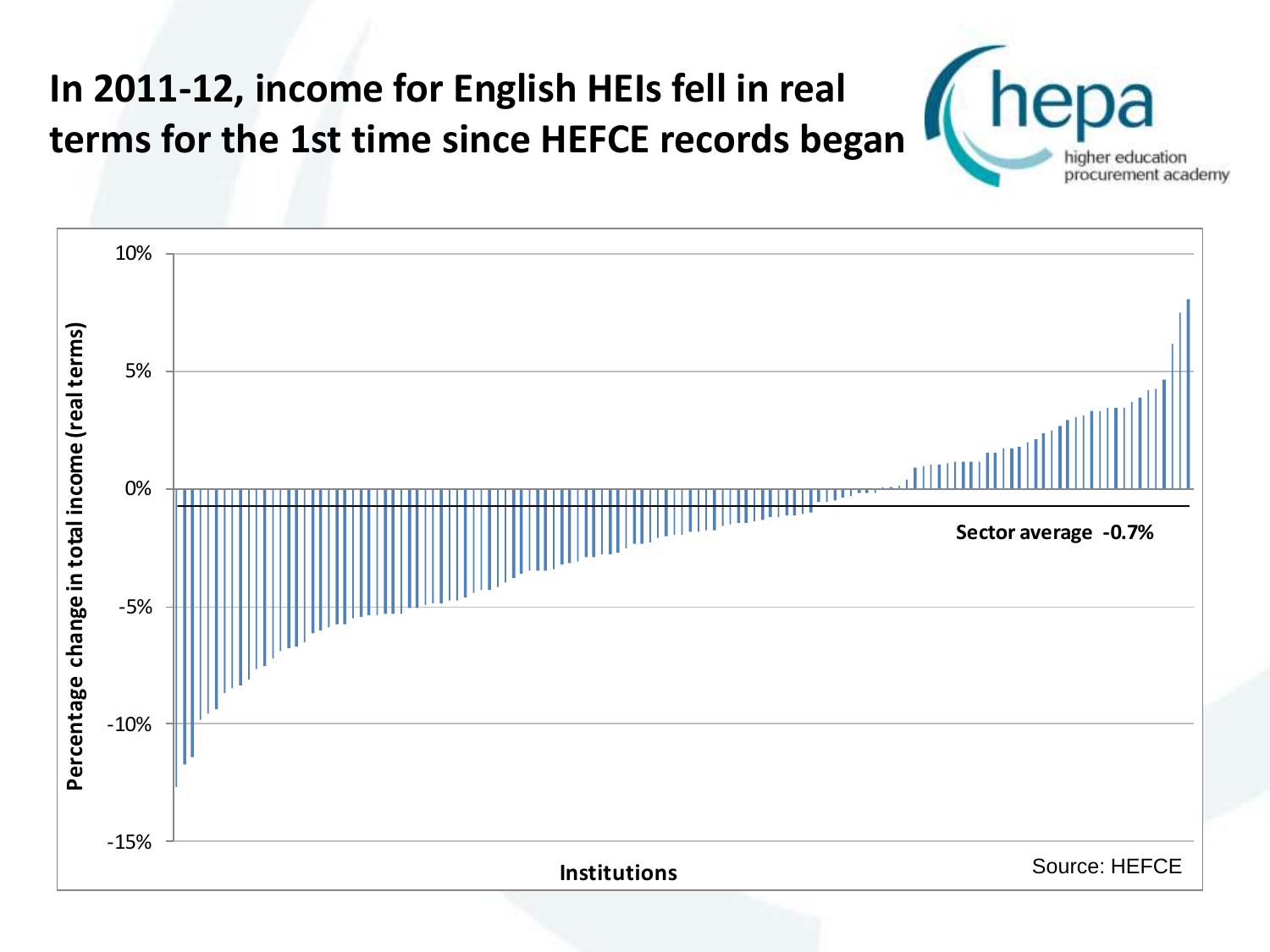#### **Funding council grants fell to 28.7% of income in 2011-12 and will fall to 22.7% in 2012-13**



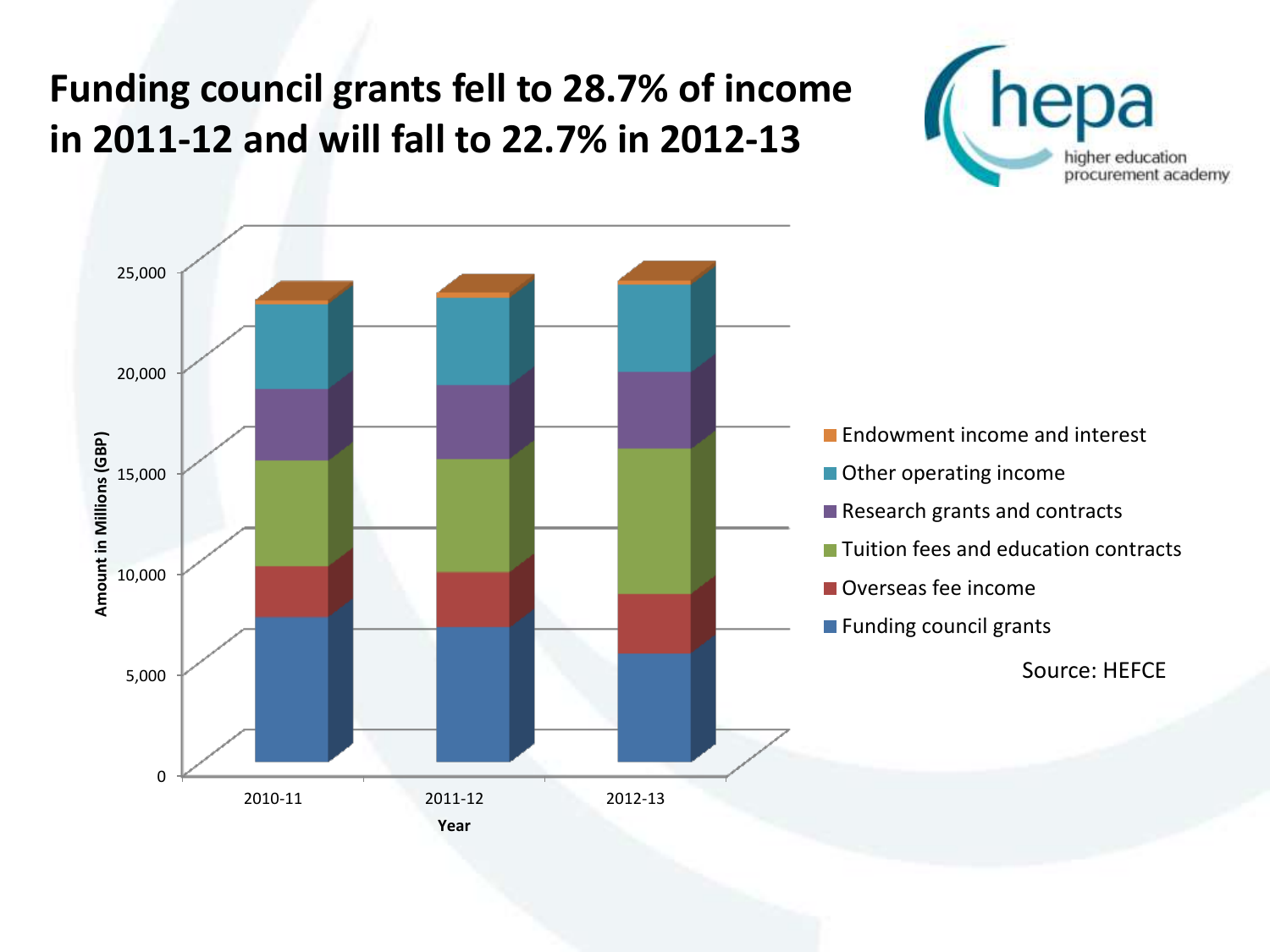#### **Average operating surplus fell to below 4.2% in 2011-12 and will fall further in 2012-13**



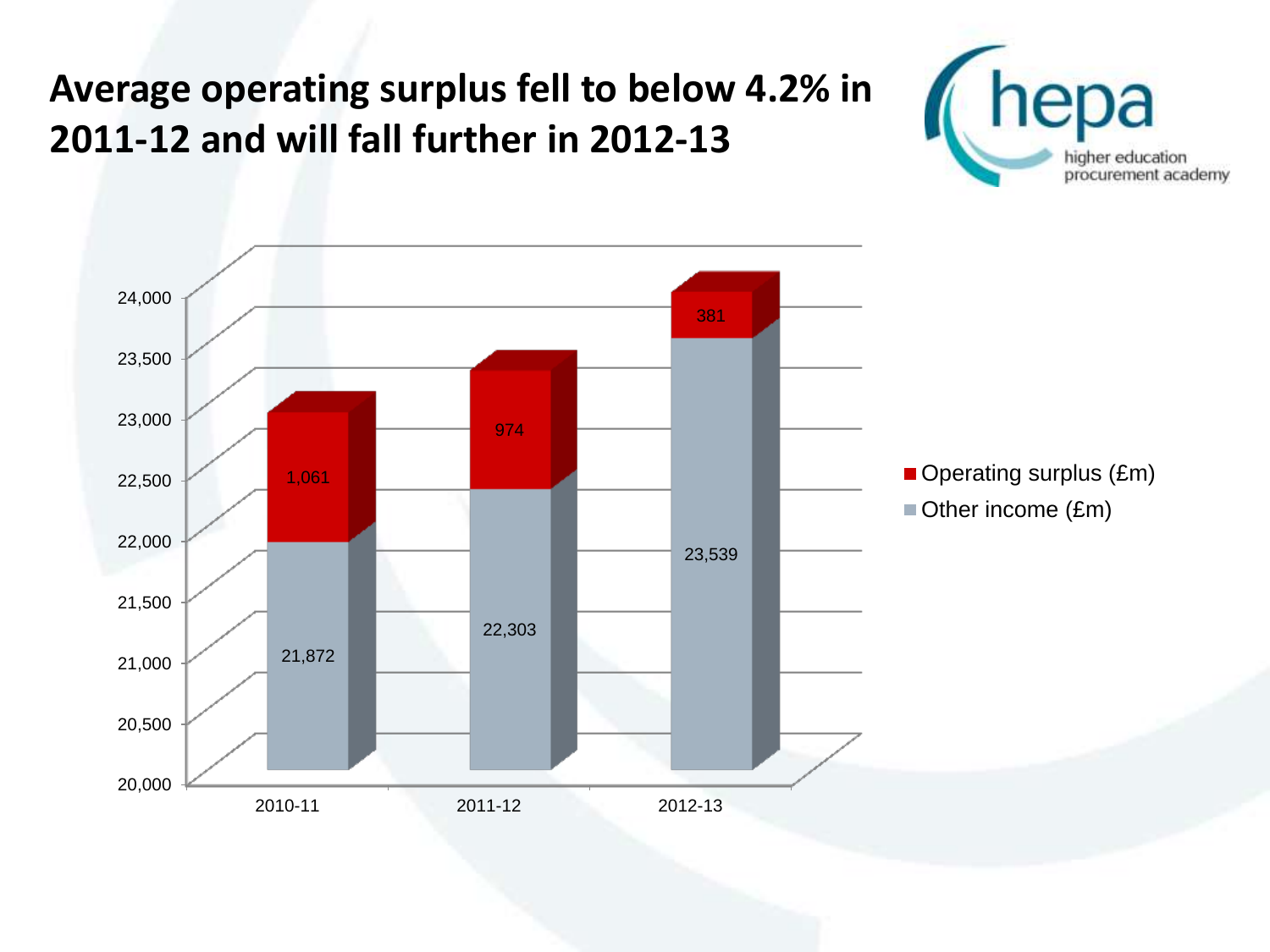#### **Worse may well be yet to come…**



- Even **small changes** in income have a **material impact** on financial position.
- Increased volatility in income may occur because of **increased uncertainties** relating to student income.
- Reduction in public funding for HE could prompt **significant change** in the sector's financial position.
- HEIs must **increase surpluses** to finance future investment and maintain **long-term sustainability**.

Source: *Higher Education in England: Impact of 2012 Reforms*, HEFCE, March 2013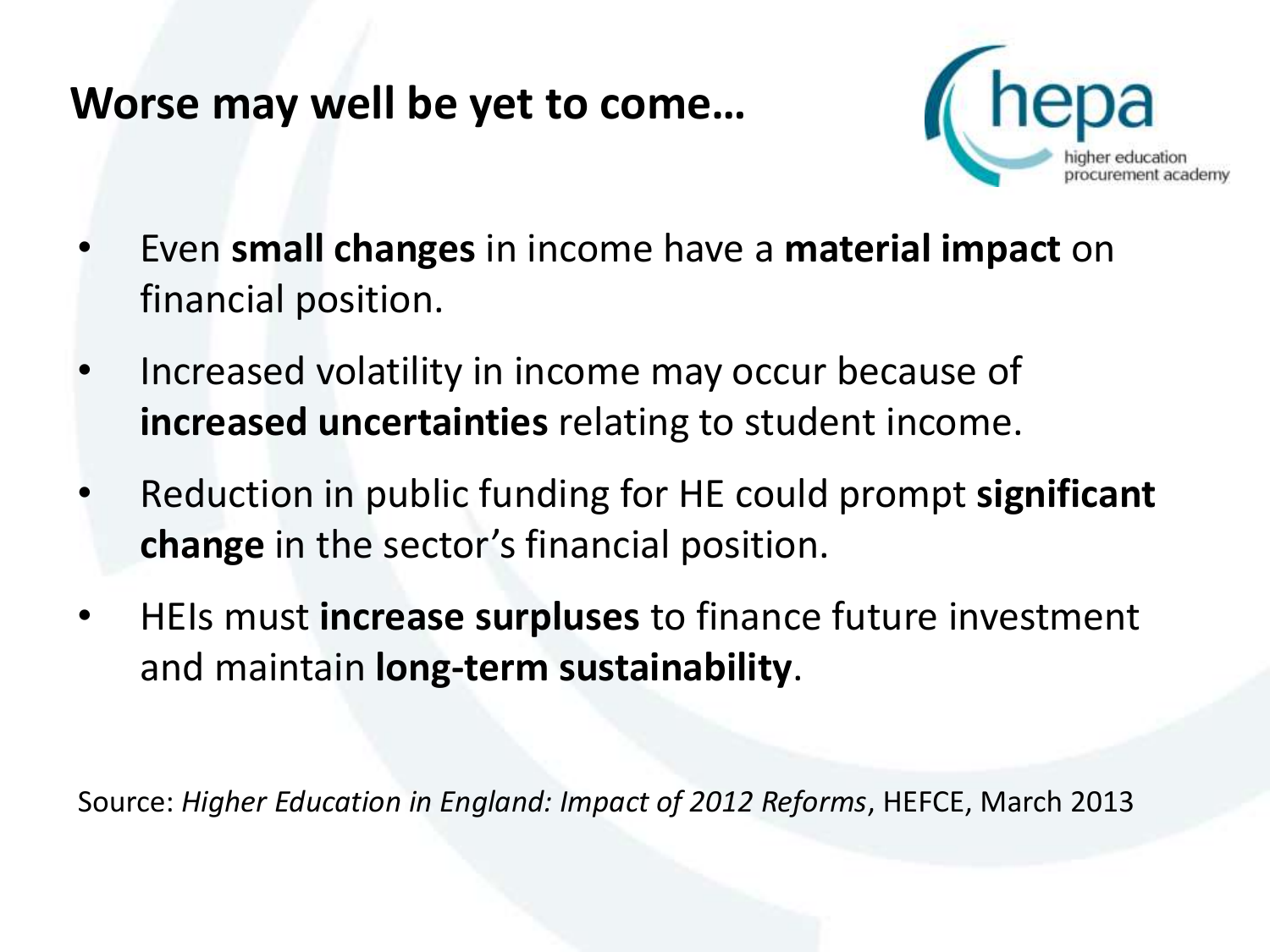**In 2011-12, staff costs fell in real terms for 2nd successive year. We must do the same with procurement costs to protect surpluses.**



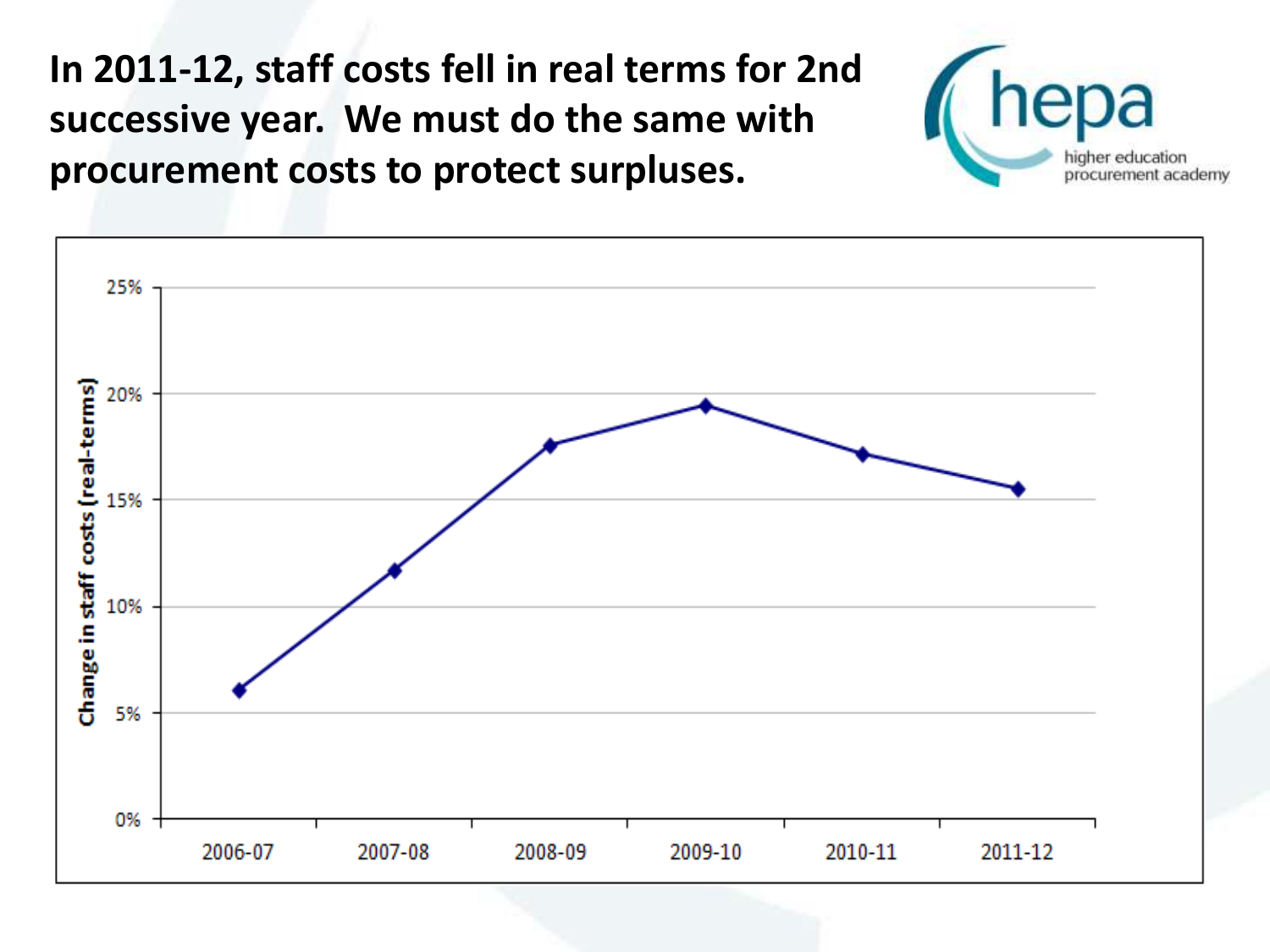**After staff costs, procurement spend is by far the largest portion of expenditure.**





**Turning our attention to procurement is essential if HEIs are to remain sustainable.**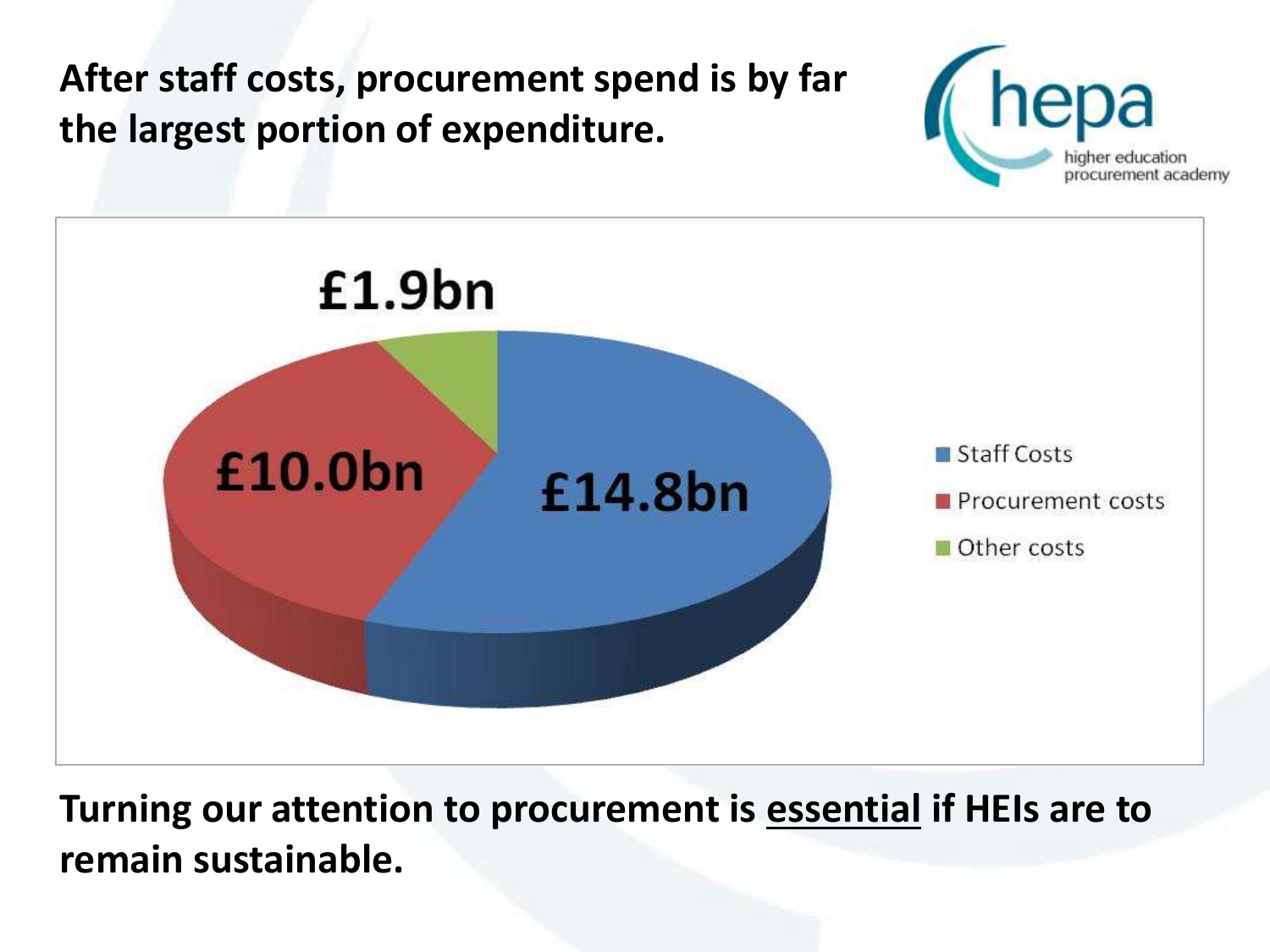# **Case Study 1: Durham University**



• **The Project**

A major review of catering provision

#### • **Benefits**

A more sustainable approach to sourcing: food miles reduced; UK assured produce; needs of diverse student community met

#### • **Critical Success Factors**

Trusted partnership between Catering & Procurement; senior level support; wish to see improvement in contracting

• **Strategic Value Added by Procurement**

Significant savings; better quality products; improved sustainability; improved student and staff experience

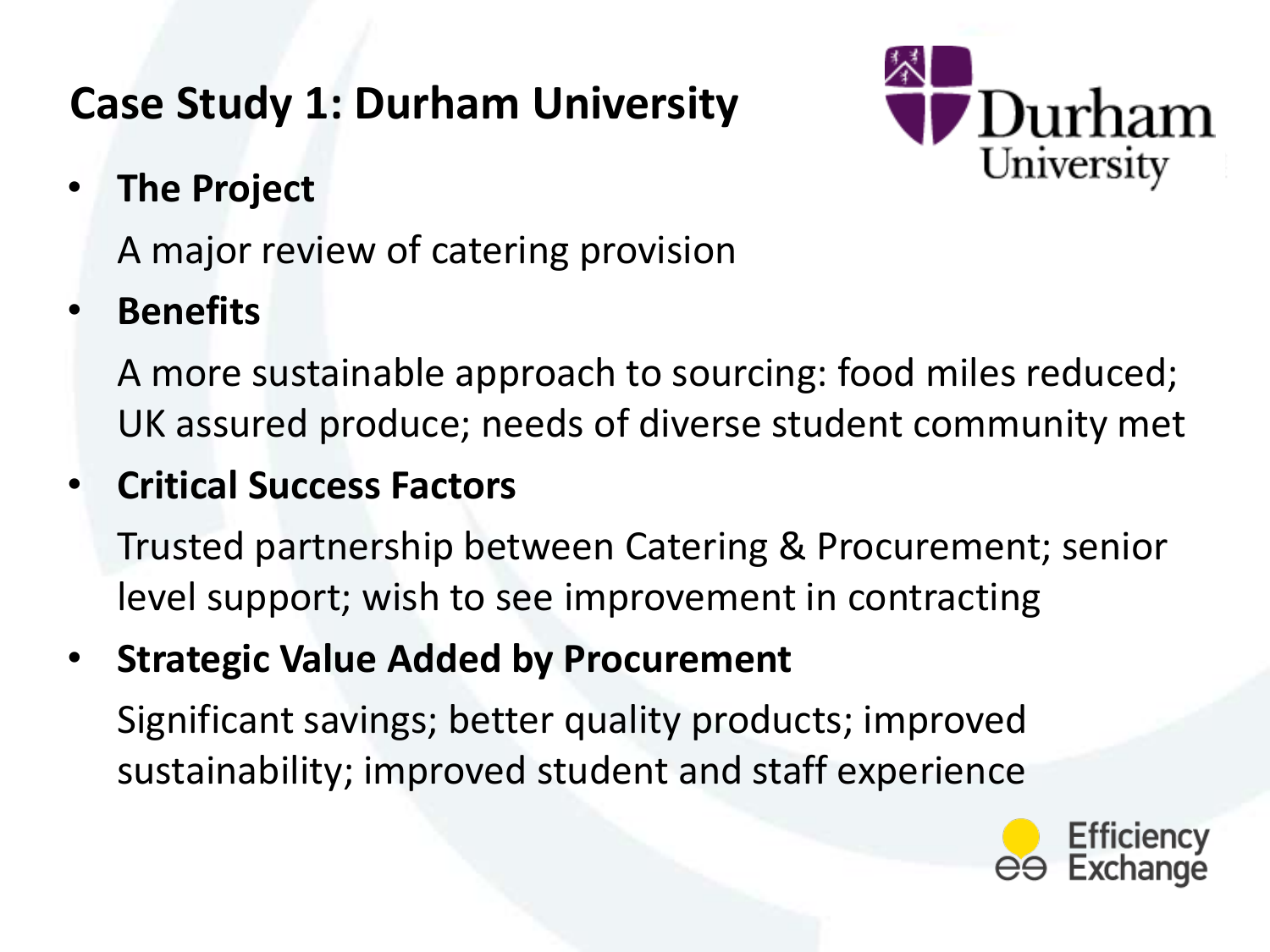# **Case Study 2: University of East London**



• **The Project**

Student placement management agency project

## • **Benefits**

Procurement staff created a competitive market where none existed, helping to ensure value for money

## • **Critical Success Factors**

Collaboration between stakeholders; clear roles and responsibilities; good risk management

• **Strategic Value Added by Procurement**

Commercial expertise enabled both academic and admin needs to be met. Delivered a long-term working partnership with KPIs.

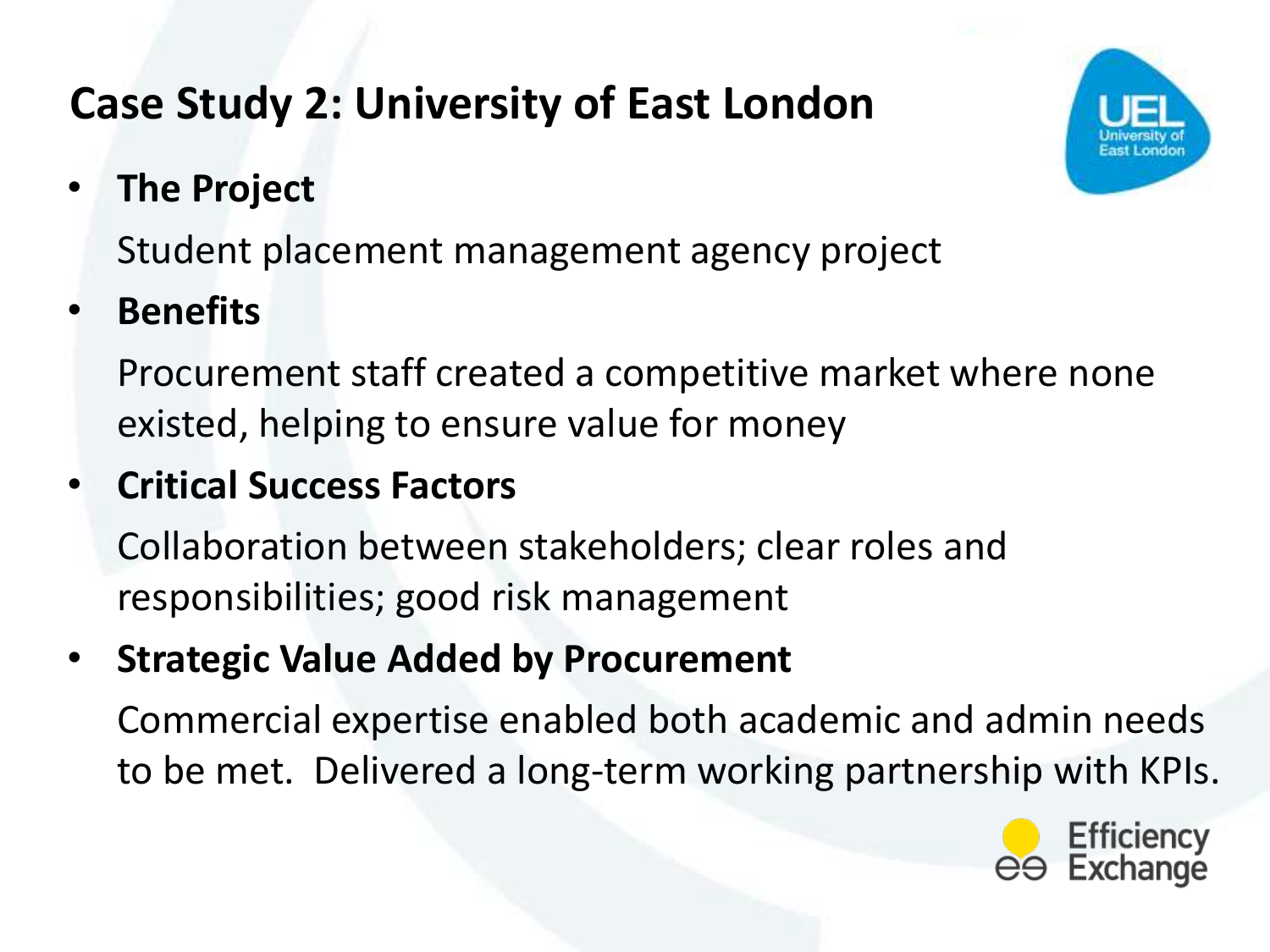# **Case Study 3: University of Edinburgh**



#### • **The Project**

Sustainable procurement: a strategic impact on the student/staff experience

#### • **Benefits**

Enhanced student experience and employability skills; enhanced reputation of University in community and sector

#### • **Critical Success Factors**

Pro-active engagement across all spend categories; senior management engagement; procurement as a strategic partner

• **Strategic Value Added by Procurement**

Another, commercial perspective opening up new opportunities to deliver the strategy.

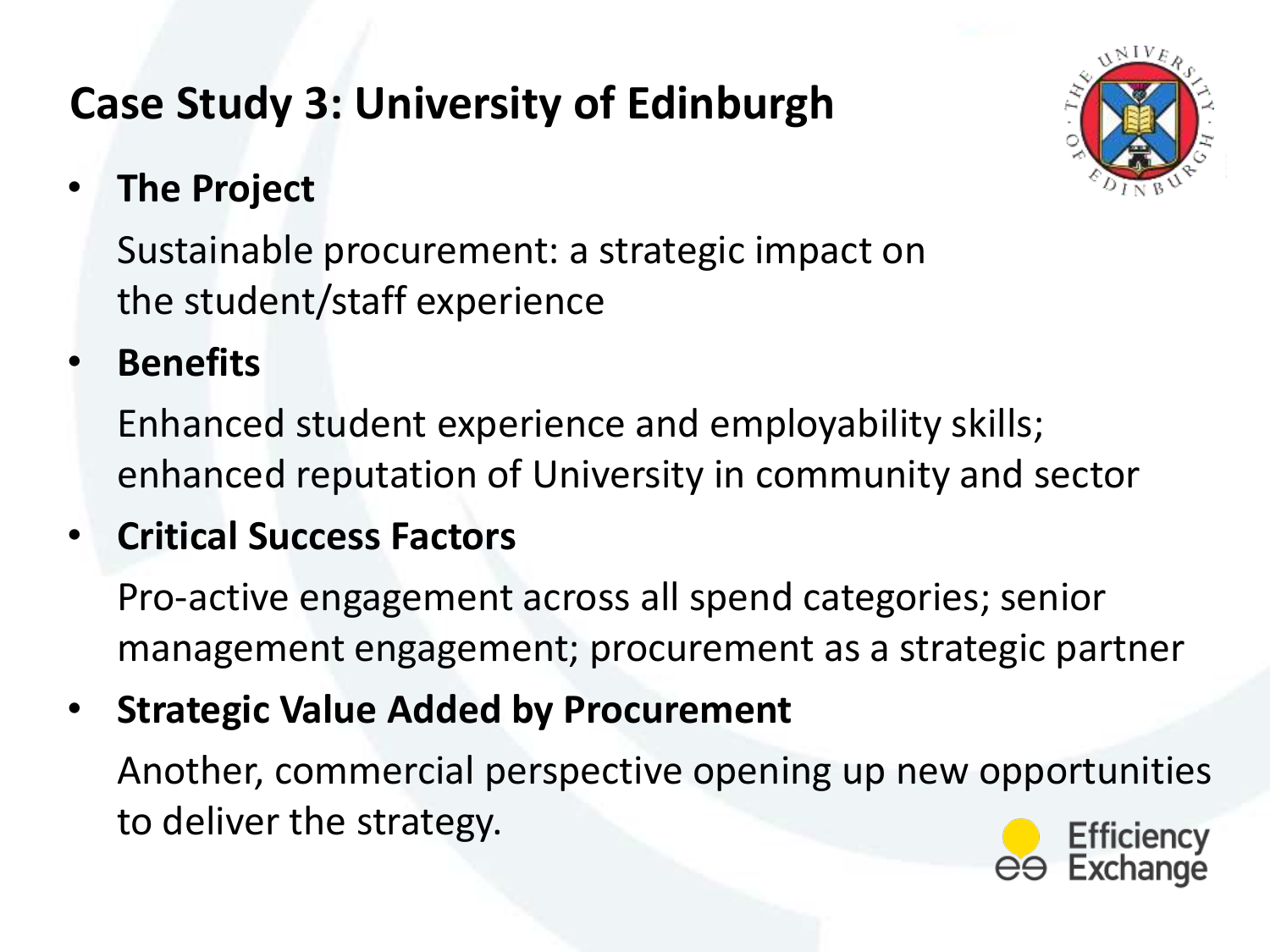# **Case Study 4: London South Bank University**

• **The Project**



Provide a proactive category management service

#### • **Benefits**

Cashable savings of £7m; a focus on student-facing projects; better contract performance; freed-up academic time

#### • **Critical Success Factors**

Appetite for change; procurement staff outside comfort zone; senior leadership support; increased emphasis on VfM

• **Strategic Value Added by Procurement**

University-wide view of VfM at Pro-Dean level, staff work with departments on projects not procurement related.

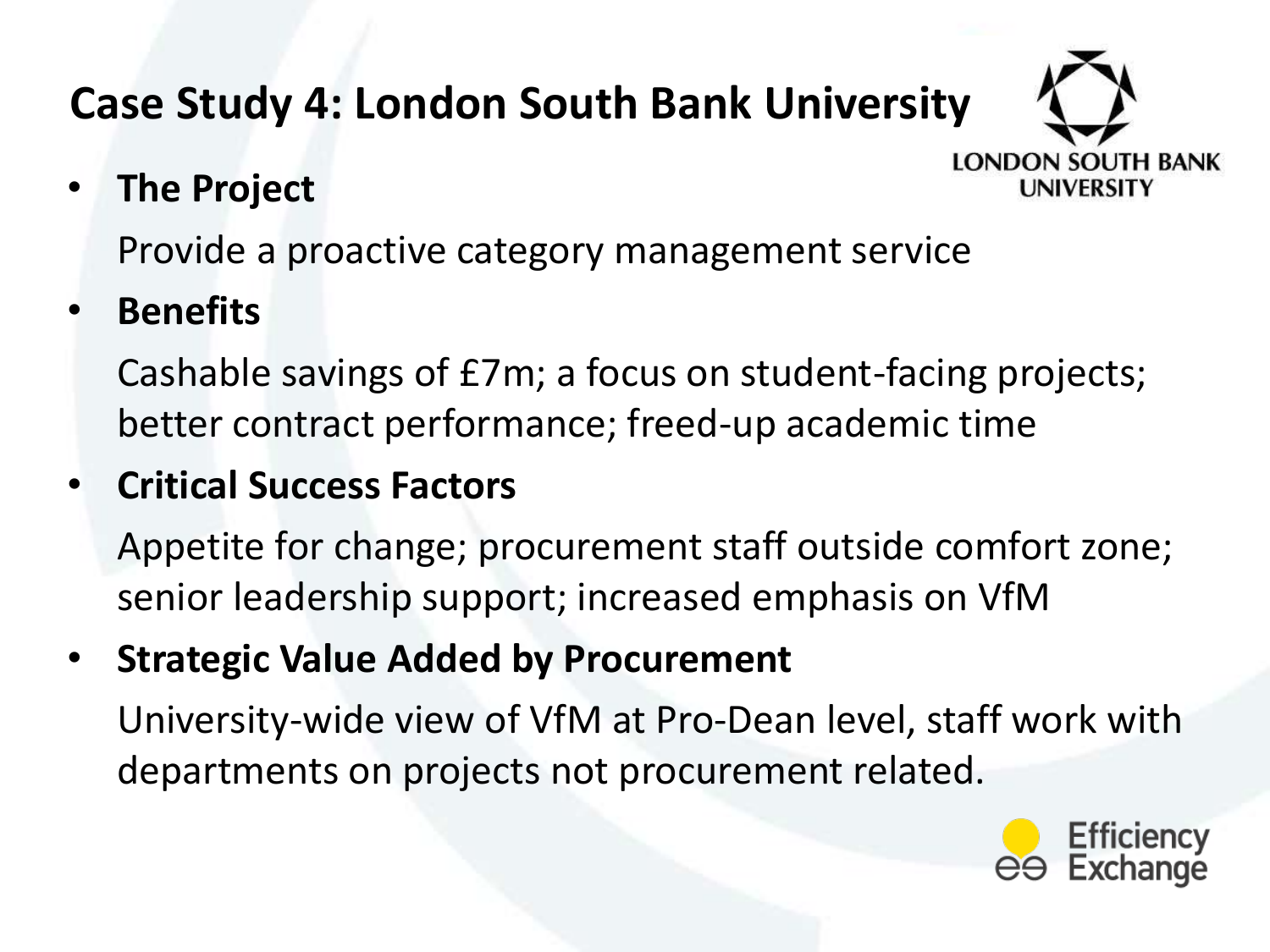## **So what can HEIs do?**



- **Buy more goods and services collaboratively**, particularly through existing deals managed by HE purchasing consortia.
- **Undertake a Procurement Maturity Assessment**, subsidised by HEFCE, to develop plans for further improvement and savings
- **Train key budget-holders** through the **Higher Education Procurement Academy**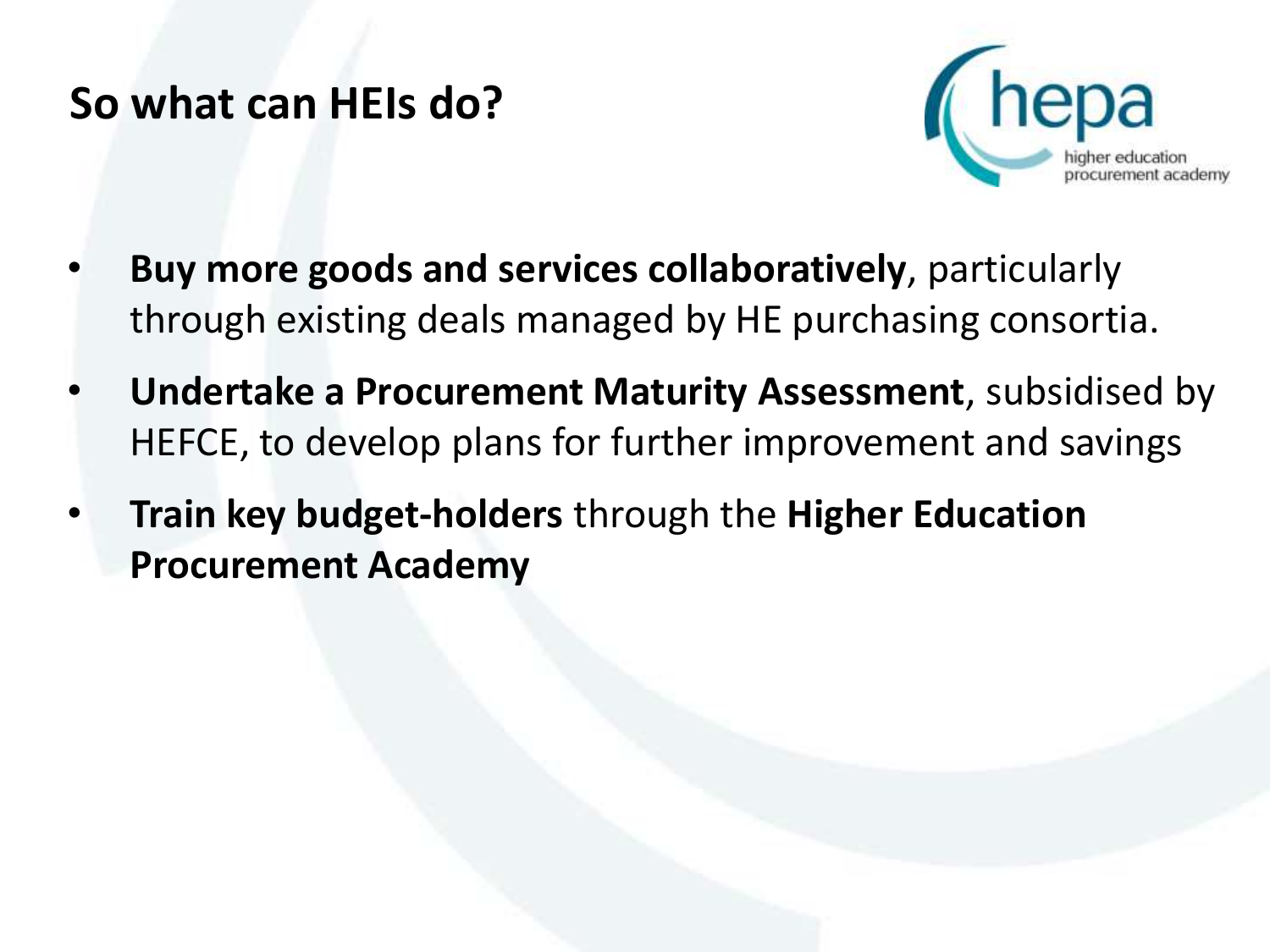#### **Why we need to up-skill**



- Procurement conducted by competent professionals **reduces costs and releases resource** to support core activities.
- Using appropriate skills and expertise within universities leads to **significant savings** and demonstrable efficiency gains
- Skills must be developed within the sector if greater use of **shared services and outsourcing** are expected in the future
- Procurement can make a positive contribution to wider **institutional objectives**
- **Smarter procurement** is essential as universities move through a period of transition.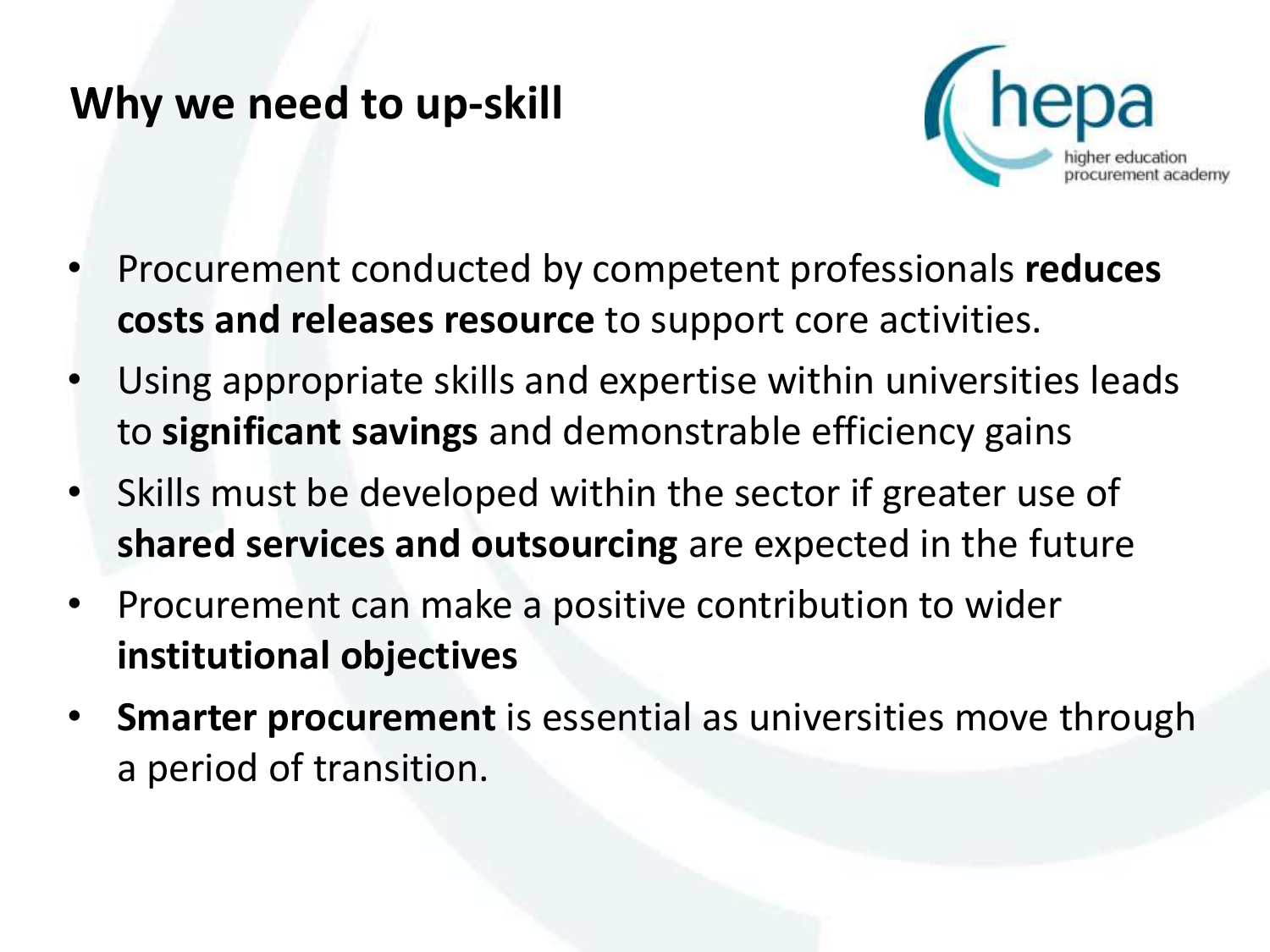## **Aims of the HE Procurement Academy**



- Deliver a **competency framework** and provide access to training and development opportunities
- Identify skill needs of sector and tailor training to **improve procurement capability** in the sector
- Identify learning and development needs and training opportunities that will **raise the quality of procurement skills**
- Provide a **single point of access** to competency assessment and skills development programme.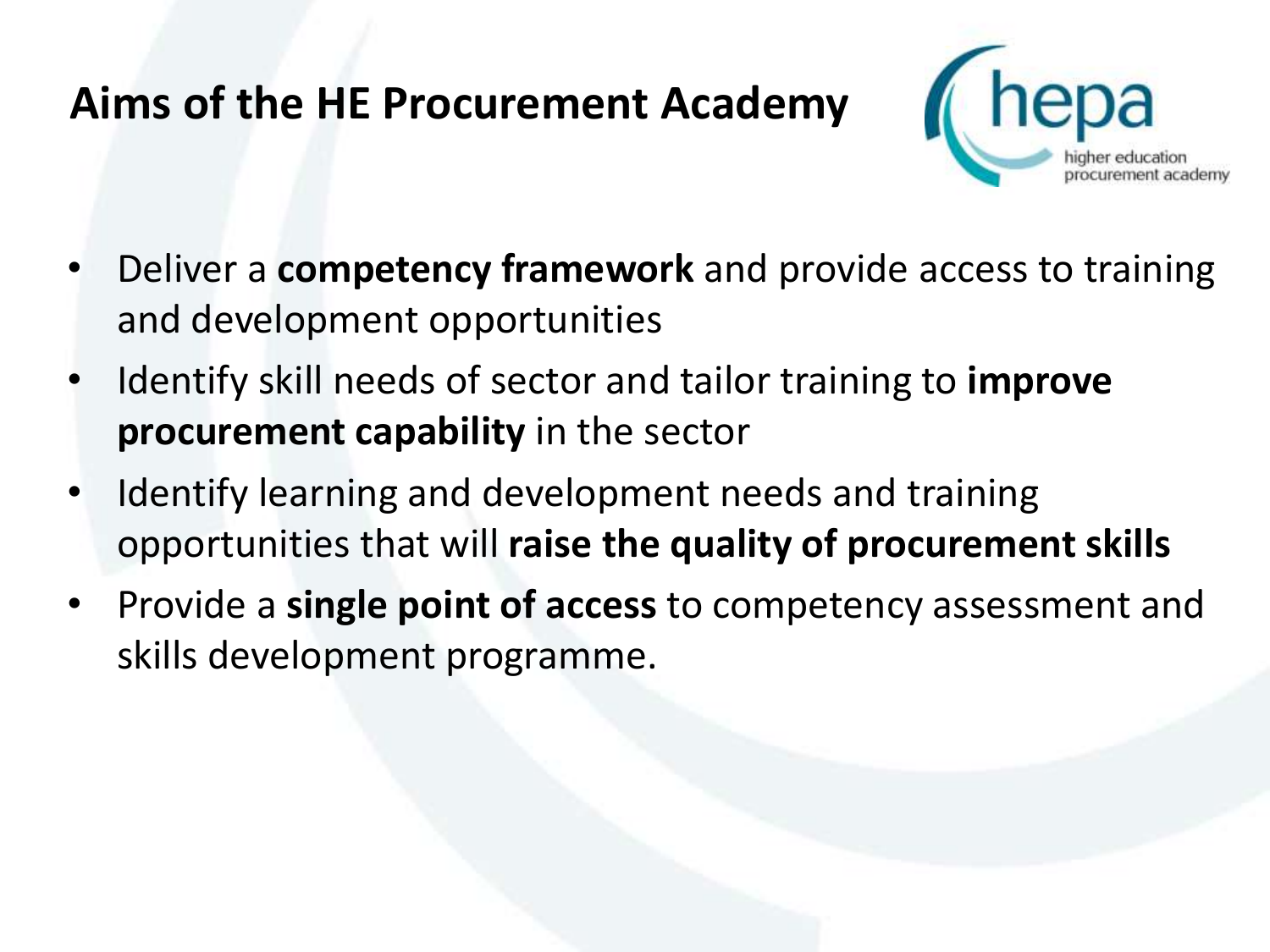#### **Benefits of the Academy**



- The Academy will move procurement from operationally adequate to **operationally excellent**
- Participation will lead to better trained, more **commercially competent and motivated staff** driving down costs and improving value
- The sector will keep up with the demands of fast-moving business and procurement practices by providing a **wellstructured, well-resourced and relevant framework**.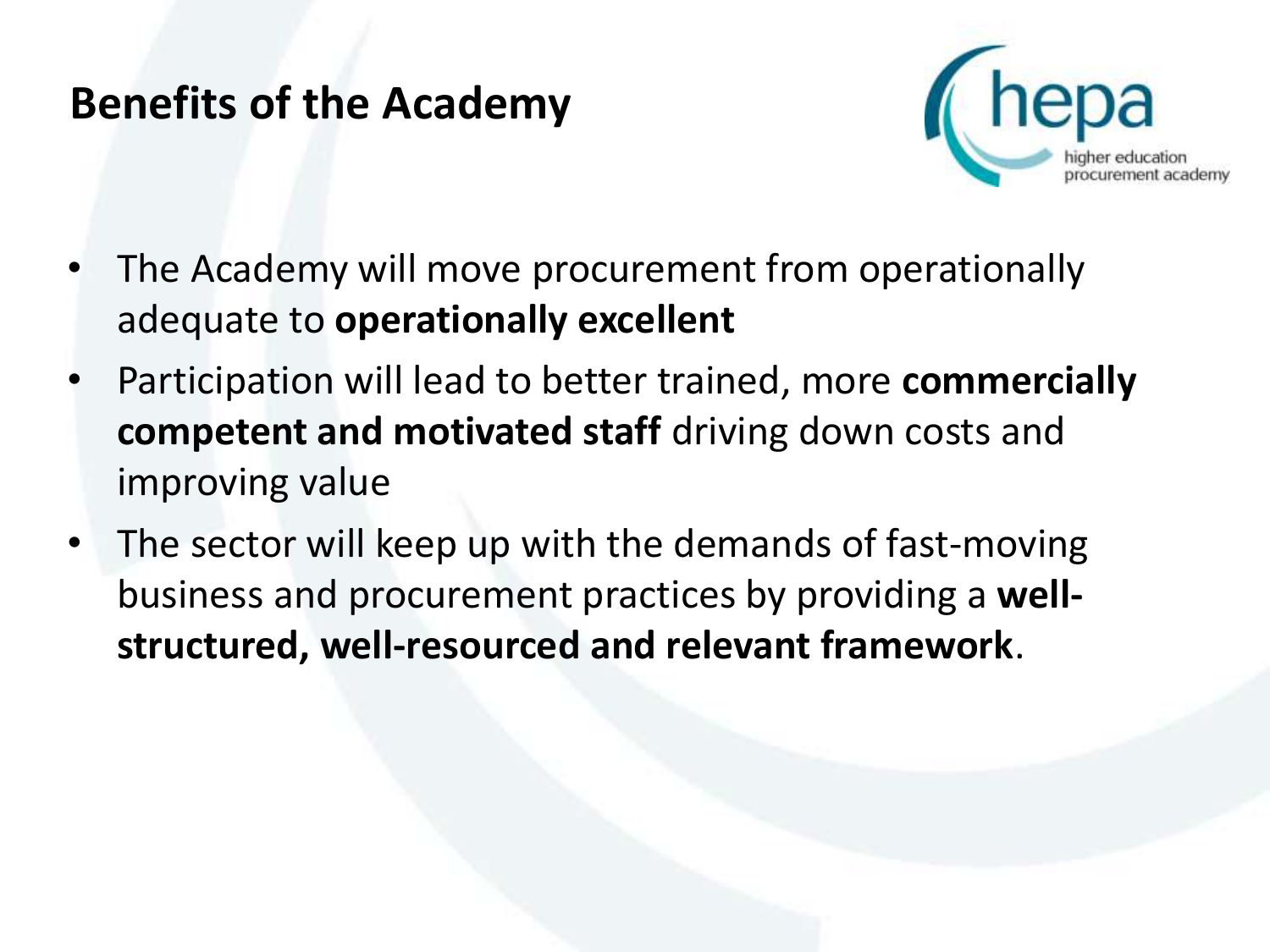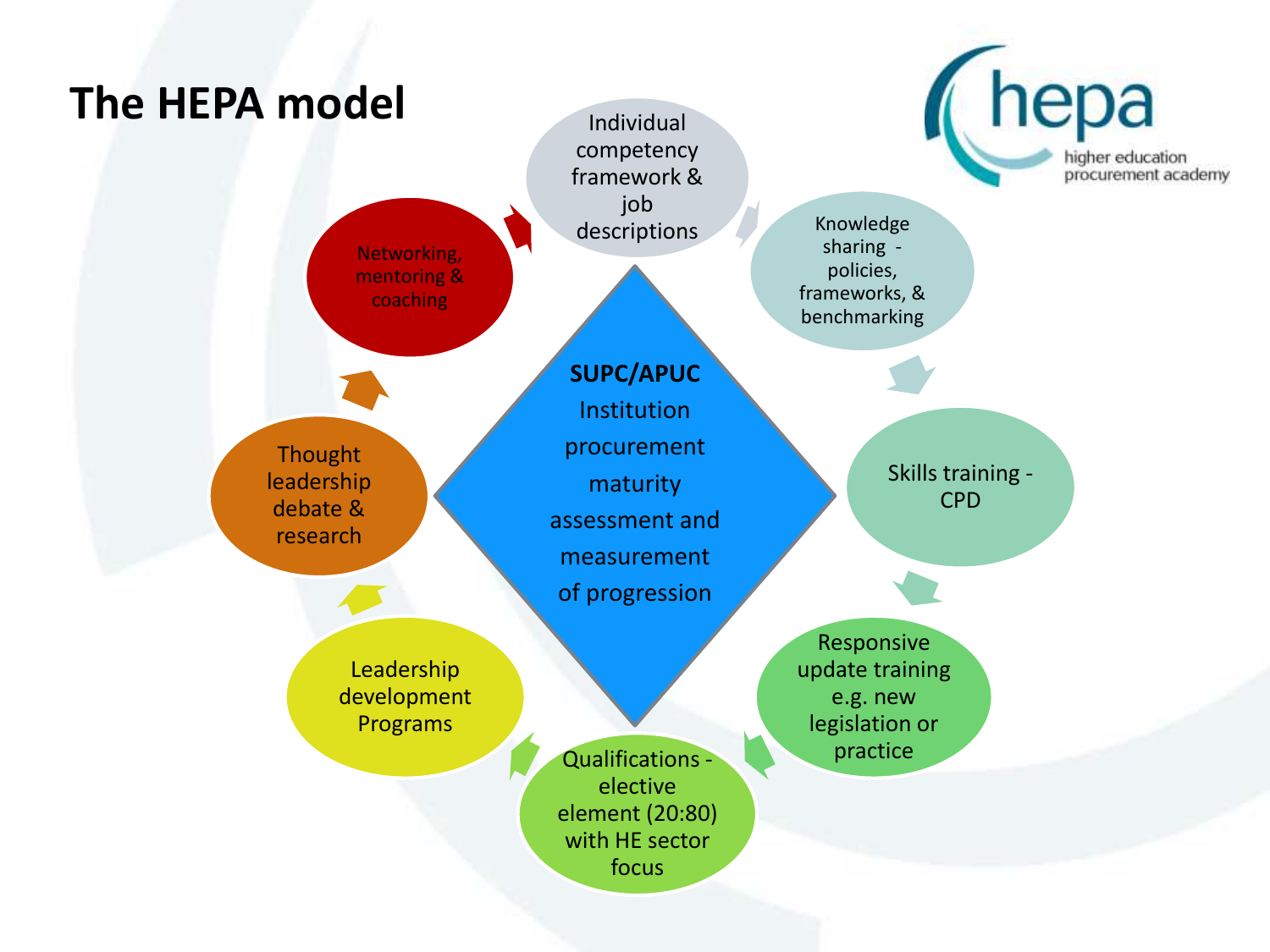## **What's on offer**



- A brand new **website** [www.hepa.ac.uk](http://www.hepa.ac.uk/) is the hub for networking, news, resources, training and e-learning
- On the website are a **competency framework** and **template job descriptions**, to be web-enabled in 2013/14
- A suite of **face-to-face national training courses** available in 2013/14
- Web-based **e-learning programmes** currently in development
- **Networking events** will be developed under the PPG umbrella
- Further developments to come, such as a **leadership, mentoring and coaching programme** to be offered through LfHE.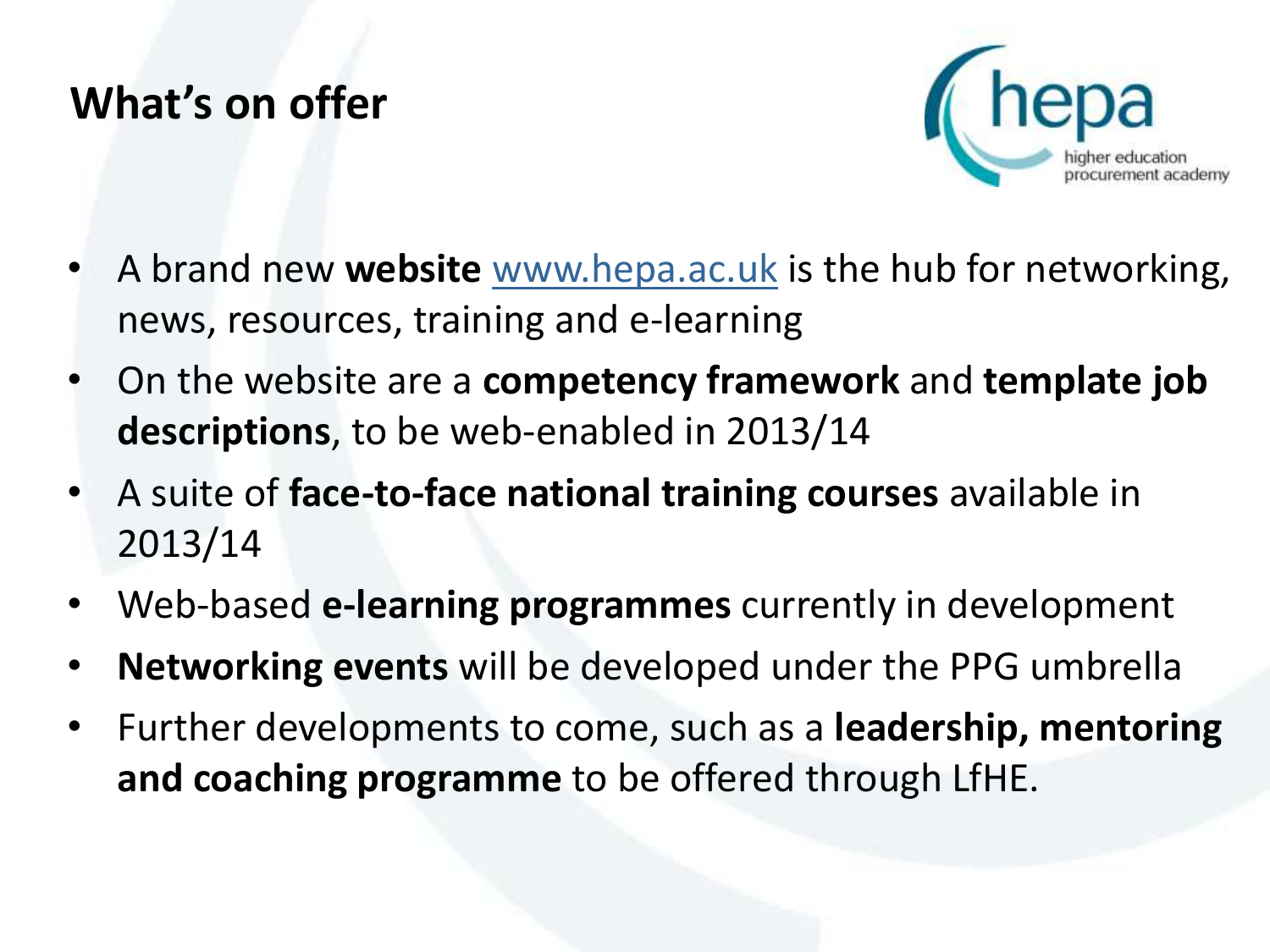## **Procurement Maturity Assessments**



- HEPA's training programme content is influenced by outputs from **Procurement Maturity Assessments** (PMAs)
- PMAs are low-cost/high value, **independent detailed assessments** of an HEI's procurement capability, helping them improve effectiveness and deliver significant efficiency savings.
- A PMA provides each participating institution with:
	- a bespoke **action plan** for improvement;
	- a **baseline** from which to measure improvements; and
	- $\checkmark$  a benchmark with similar institutions.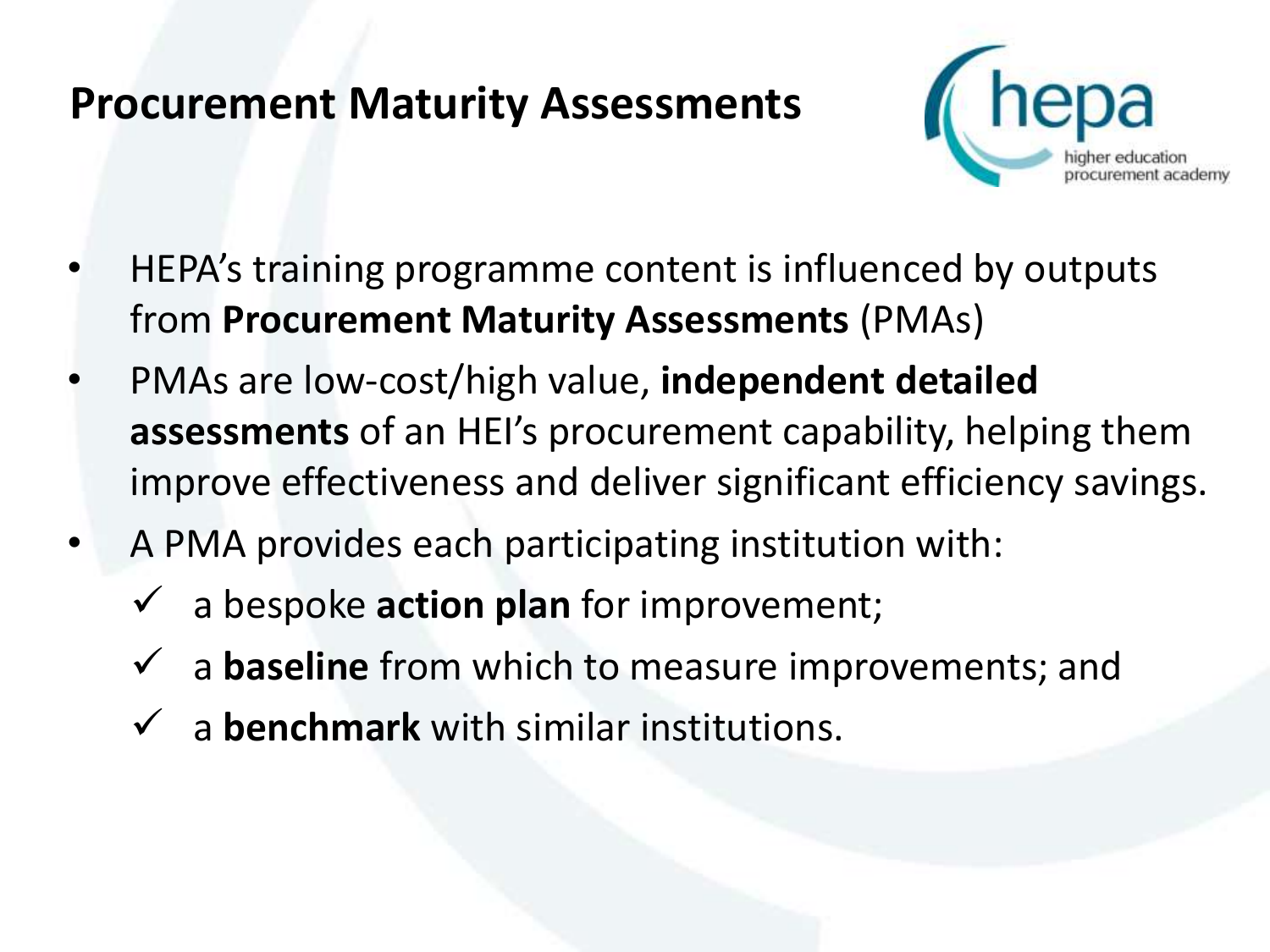# **PMAs benchmark each institution's procurement capability against peers**



Sector Scores - Assessment Year 2011/12